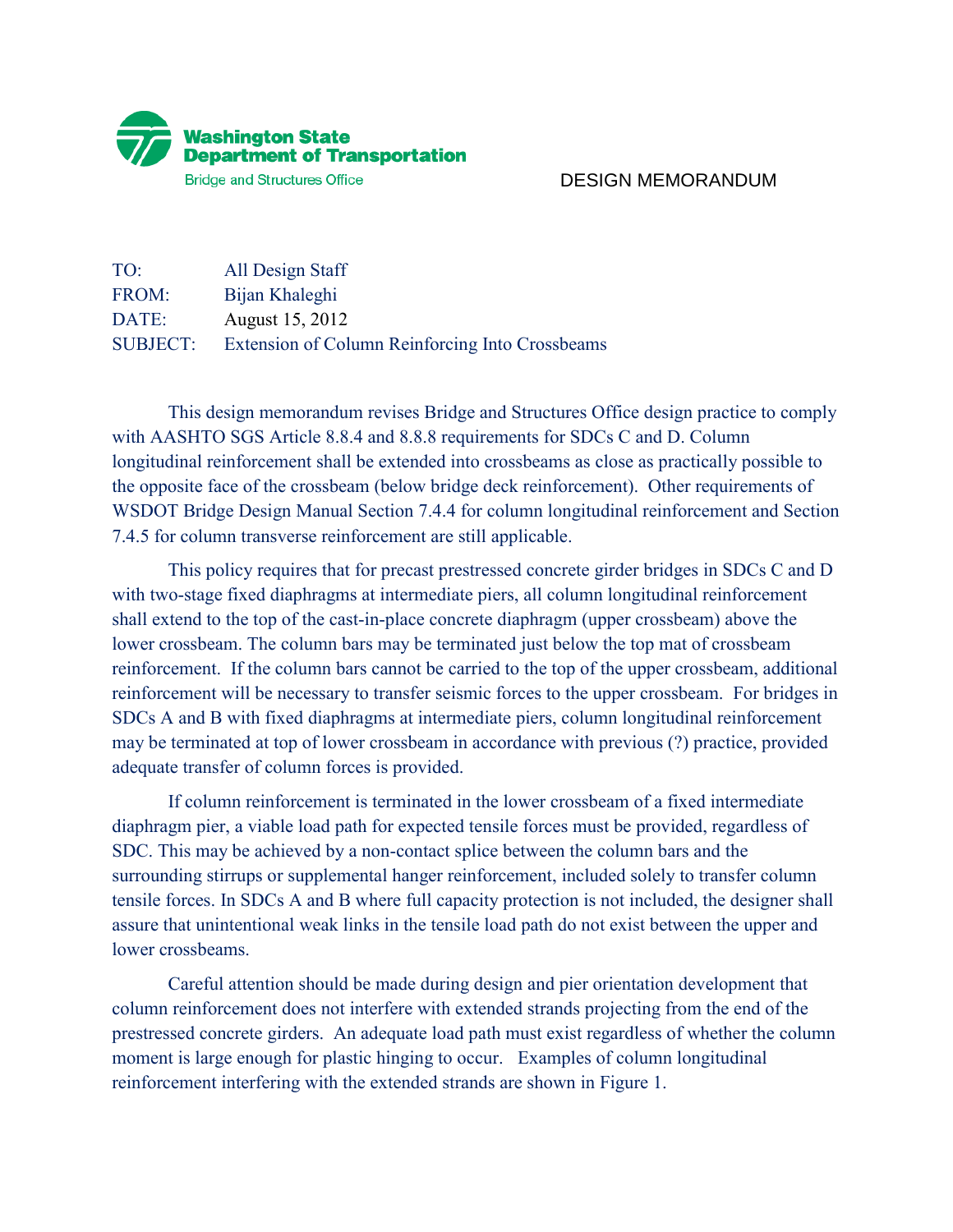In case of interference, column longitudinal reinforcement obstructing the extended strands may be terminated at top of lower crossbeam, and shall be replaced with equivalent fullheight stirrups extending from the lower to upper crossbeam within the effective width as shown in Figure 2. All stirrups within the effective zone, as shown in Figure 2 based on an approximate strut-and-tie model, may be used for this purpose. The effective zone shall be taken as column diameter plus depth of lower crossbeam provided that straight column bars are adequately developed into the lower crossbeam. The effective zone may be increased to column diameter plus two times depth of lower crossbeam if headed bars are used for column longitudinal reinforcement.

If the depth of lower crossbeam is less than 1.25 times the tension development length required for column reinforcement, headed bars shall be used. Heads on column bars terminated in the lower crossbeam are preferable from a structural perspective. However, extra care in detailing during design and extra care in placement of the column reinforcement during construction is required. Typically the heads on the column bars will be placed below the lower crossbeam top mat of reinforcement. Headed reinforcement shall comply with ASTM 970 Class HA.

Transverse column reinforcement only need extend to the top of the lower crossbeam just below the top longitudinal steel. However, when the joint shear principal tension is less than 0.11√f'c, minimum cross tie reinforcement shall be placed acting across the upper cross beam in accordance with the SGS Article 8.13.3. The minimum cross tie reinforcement shall provide at least as much confining pressure at yield as the column spiral can provide at yield. This pressure may be calculated assuming hydrostatic conditions. If the joint shear principal tension exceeds 0.11√f'c, then additional joint reinforcement as outlined by the SGS shall be provided. With the exception of J-bars, the additional reinforcement shall be placed in both the upper and lower crossbeam. The cross tie reinforcement may be placed with a lap splice in the center of the joint.

 Large columns, or columns with high longitudinal reinforcement percentages, may result in closely spaced stirrups, with little clear space left for proper concrete consolidation outside the reinforcement. In such cases, either hanger reinforcement comprised of larger bars and heads may be used in the effective zone or supplemental stirrups may be placed beyond the effective zone shown in Figure 2. Hanger reinforcement in the effective zone is preferred.

The designer is encouraged to include interference detail/plan views of the crossbeam reinforcement in relation to the column steel in the contract drawings. Suggested plans include the views at the lower stage crossbeam top reinforcement and the upper crossbeam top reinforcement.

## **Background**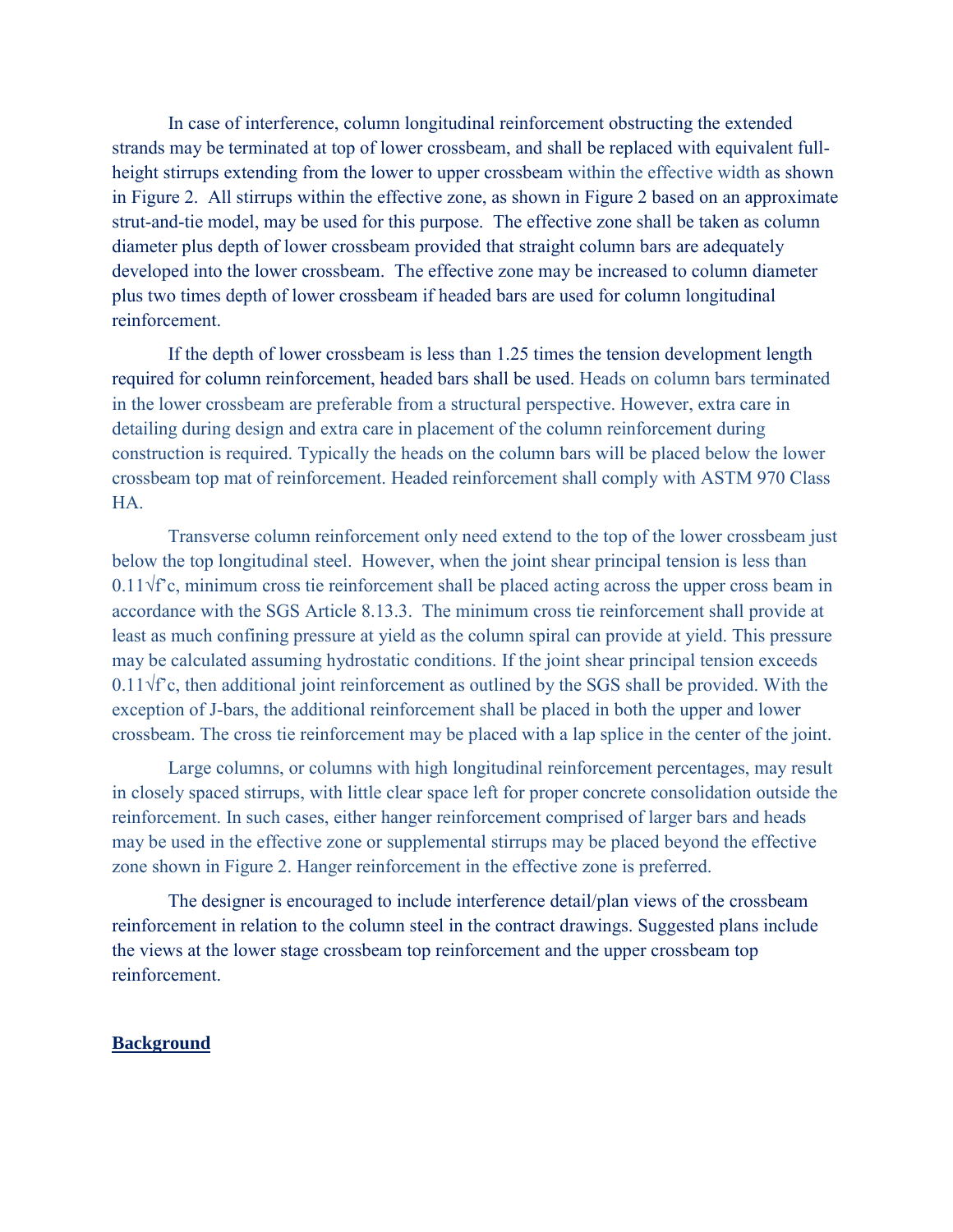AASHTO SGS Article 8.8.4 requires that for SDCs C and D, the column longitudinal reinforcement be extended into cap beams as close as practically possible to the opposite face of the cap beam. The performance of column-to-cap connection built using the previous WSDOT practice of column longitudinal reinforcement terminated at top of the lower crossbeam is uncertain due to lack of supporting experimental laboratory tests. This memorandum addresses the inconsistency between previous WSDOT practice and the AASHTO SGS requirements.

To ensure adequate force transfer between the columns, crossbeam and superstructure, sufficient tensile reinforcement must exist to transmit the expected tension forces. Thus to prevent an unwanted plane of weakness between the column and superstructure for fixed diaphragm piers, either the column steel must extend to the top of the upper-stage crossbeam or additional reinforcement must be placed to transmit the expected tension forces via a non-contact lap splice. The cross beam stirrups adjacent to the column may be used to transmit the column tensile force to the upper crossbeam. This is acceptable for two reasons, 1) the column overstrength demand establishes the tensile force requirement for the non-contact splice, thus the crossbeam seismic shear and joint shear forces are likewise established by the column overstrength force level and 2) the gravity dead load shear effect acts opposite to the seismic tension effects (i.e. the dead load shear would normally induce compression not tension at the top of the column). However, the dead load shear cannot be used to reduce the tension force because the overstrength condition will result in the gravity shear being carried by the compression region of the column. If crossbeam stirrups are not adequate to carry the tensile force, then additional hanger reinforcement shall be used. Such reinforcement will typically be larger diameter bars, thus requiring heads on both their ends. Heads are not required on the stirrups due to their bends around the longitudinal crossbeam reinforcement.

 For large columns, or for columns with large main reinforcement percentages, it will be difficult to place enough stirrups into the space shown, resulting in closely spaced stirrups, with little clear space for proper consolidation of concrete outside the reinforcement. Consequently, the designer may need to use supplemental stirrups or hanger reinforcement in the effective area shown in Figure 2 to replace the column steel area.

For the two-stage crossbeam configuration, placement of a spiral around the column bars in the upper crossbeam can be difficult. At the extra distance above the column plastic hinging zone provided by the lower crossbeam, joint force transfer spreads over a wider volume of crossbeam than for a flush-soffit girder and crossbeam arrangement. Consequently, the confinement of a spiral along the upper column is less effective and mobilization of the spiral would require cracking of a large volume of crossbeam concrete. For that reason the spiral need not extend into the upper crossbeam. However, an equivalent confinement pressure must be able to be mobilized, and this is provided by including a sufficient number of cross ties in the upper crossbeam to produce a similar confining pressure on the joint concrete volume to that the column spiral can develop across the column cross section. These cross ties need not be included between the projections of the girder faces. Because the joint is capacity protected and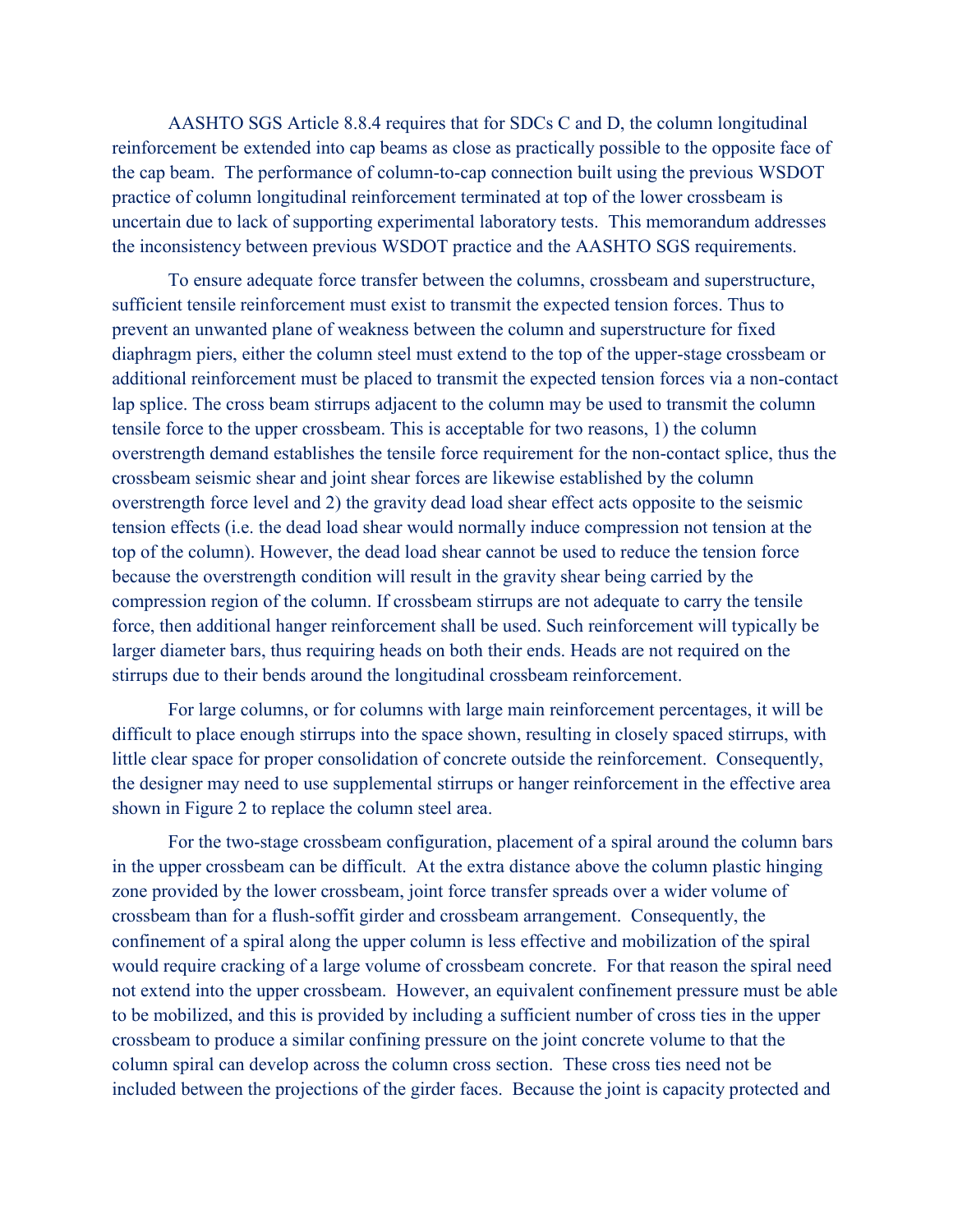not expected to experience wide cracking as in the plastic hinging zone, the cross ties may be lap-spliced in the center of the cross beam to aid constructability.

 If you have any questions regarding these issues, please contact Bijan Khaleghi at 360- 705-7181[\(KhalegB@wsdot.wa.gov\)](mailto:KhalegB@wsdot.wa.gov).

cc: Mark Gaines, Bridge Construction - 47354 F. Posner, Bridge and Structures – 47340



Figure 1: Column Longitudinal Reinforcement Interference with Extended Strands